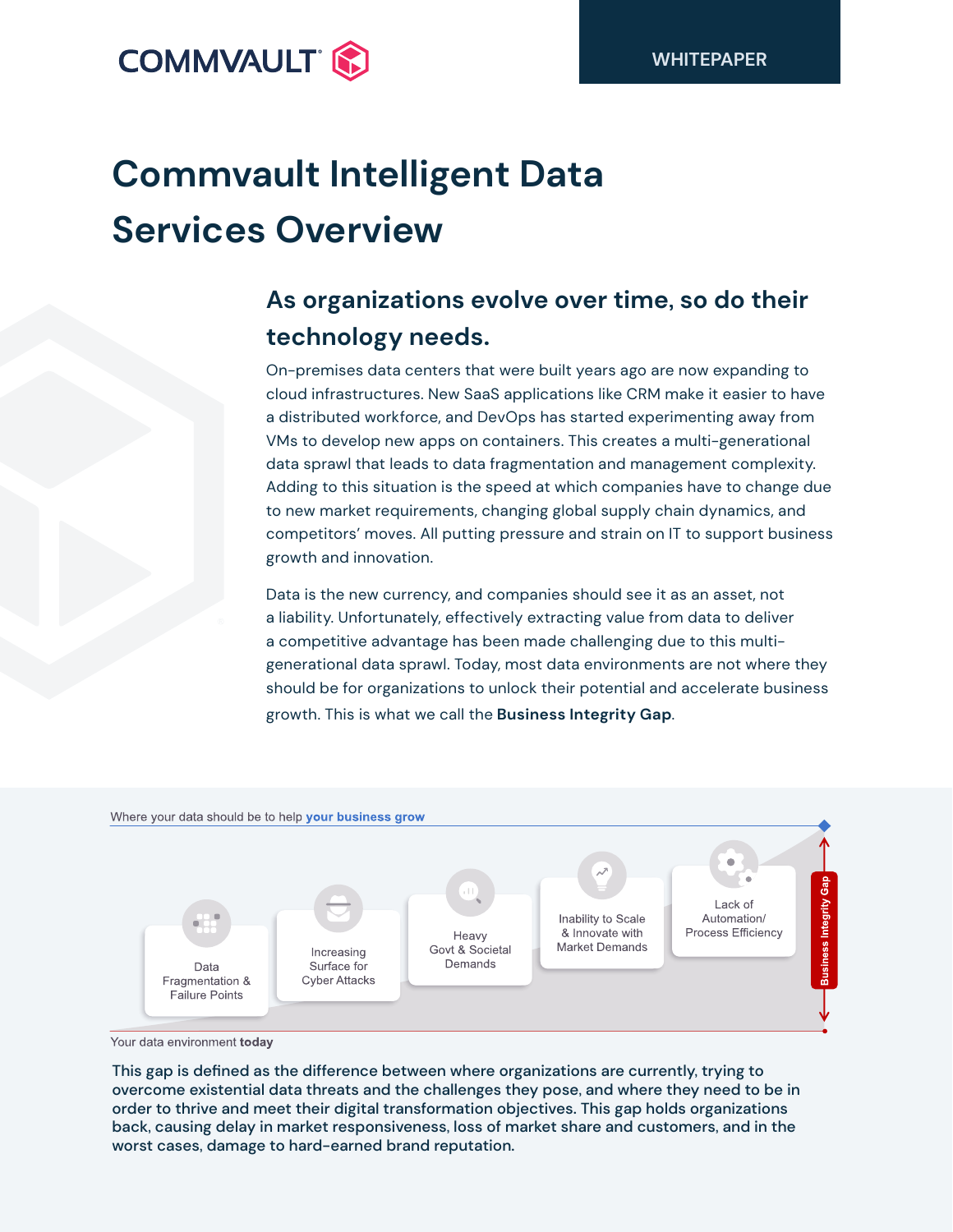

# **The five challenges that lead to the Business Integrity Gap**

#### **Data fragmentation and failure points**

By the end of 2021, based on lessons learned, 80% of enterprises will put a mechanism in place to shift to cloud-centric infrastructure and applications twice as fast as before the pandemic.<sup>1</sup>

As more and more technologies are added to meet new needs and demands, data is located across multiple environments, including hybrid and multi-cloud as well as remote and distributed environments, increasing the risk of data loss and compromising data recoverability. This mix of technology is unavoidable as IT evolves, new issues arise, and new technologies are created to solve them. Multigenerational technology causes data and workloads to fragment across the entire data estate, creating data silos in its wake. This makes it more and more difficult to ensure consistent recoverability across the environment.

#### **Increasing surface for cyber attacks**

With inconsistent data security, access, and control across environments, there is an increased risk of data breaches, data leakage, ransomware, and unauthorized access to data. Data silos and the lack of consistent security policies across them, further increases these risks. As data spreads across the globe, there are more and more opportunities for security breaches. Gartner predicts that, "By 2025, at least 75% of IT organizations will face one or more attacks as free-rein researchers document a dramatic increase in ransomware attacks during 2020, pointing to sevenfold or higher rates of growth."<sup>2</sup>

Additionally, as the entire global workforce went remote, more vulnerabilities were introduced as the protection and management of endpoints is not consistent, with every employee doing things just a bit differently. Organizations have had to rely on the infrastructure of the consumer as well, which has very different SLAs than in the workplace.



**"With our offsite Commvault backup copies, we were able to restore all servers with zero data loss."**

Don Wisdom Senior Director of Infrastructure Operations | State of Colorado

1 IDC - IDC FutureScape - Doc # US46942020 Oct 2020

2 Gartner, 'Detect, Protect, Recover: How Modern Backup Applications Can Protect You from Ransomware", Nik Simpson, Ron Blair, January 06, 2021

**2**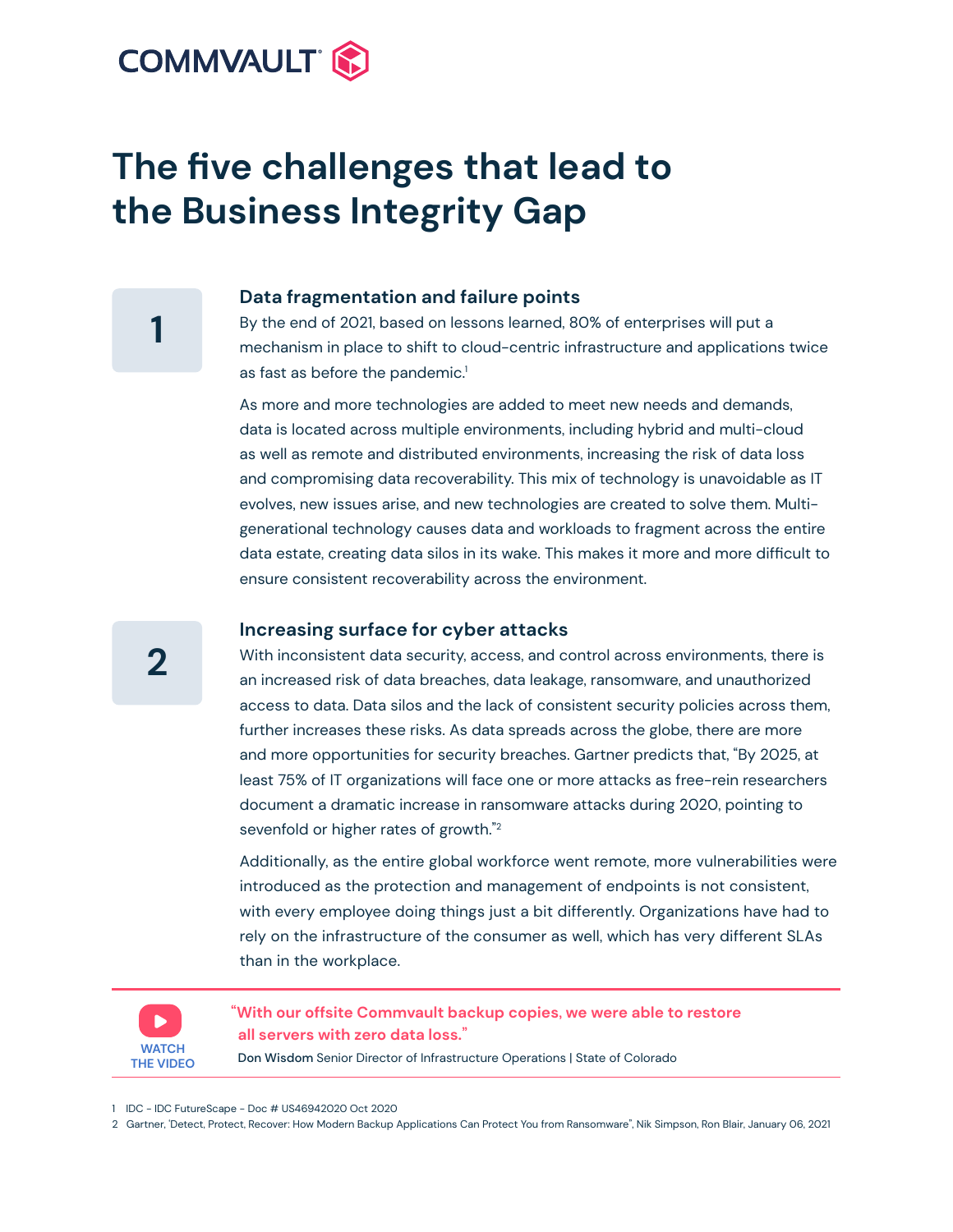

#### **Government and privacy requirements**

Expectations with regard to compliance and privacy regulations such as GDPR, CCPA, and others have never been so high as with today's more distributed workforce. These requirements are getting more stringent, especially when dealing with highly regulated industries, including healthcare, finance, and other sectors. Many organizations now have rules and procedures that need to be followed.

Consumers have also realized the value of their personally identifiable information (PII) and the consequences if it were to get into the wrong hands. According to Gartner, "By 2023, 65% of the world's population is predicted to have their personal data covered under modern privacy regulations, up from 10% in 2020."3 This has put increased pressure and scrutiny on companies that are collecting personal data.

#### **Inability to scale and innovate with market demands**

The lack of readily available business data prevents organizations from gaining a first mover advantage with changes in the market. As per Gartner, "Indeed, 79% of business leaders state that they have hired their own technical talent directly to either deliver or manage technology."<sup>4</sup> Organizations become unable to scale with demand, access data rapidly, and innovate with new workloads, like containers, for application modernization and DevOps.

#### **Lack of automation and low productivity**

Lack of automation and process efficiency negatively impacts IT by lowering productivity, which increases costs and prevents timely access to data. With a large number of multi-generational data sets and workloads, IT must rely on multiple tools to manage and protect their data. Without a comprehensive picture of data security, data recovery, data compliance, and data management, this is very time consuming and prone to human error. Automation and integration with all data systems are critical capabilities for IT to standardize on as the business scales. Unfortunately, IT organizations have seen their productivity plummet as their teams spend more time just keeping the lights on instead of supporting business innovation.

The cost of infrastructure also increases as there are no economies of scale across storage, processing, and other resources. Each of the tools used for management or security, for example, requires its own infrastructure and management and drives up capital costs as well.

**4**

<sup>3</sup> Gartner Press Release, "Gartner Says by 2023, 65% of the World's Population Will Have ITs Personal Data covered Under Modern Privacy REgulations", September 14, 2020 (https://www.gartner.com/en/newsroom/press-releases/2020-09-14-gartner-says-by-2023--65--of-the-world-s-population-w)

<sup>4</sup> Gartner, "Improving the Support, Engagement and Value of Business-Led IT", Darren Topham, Simon Mingay September 20, 2019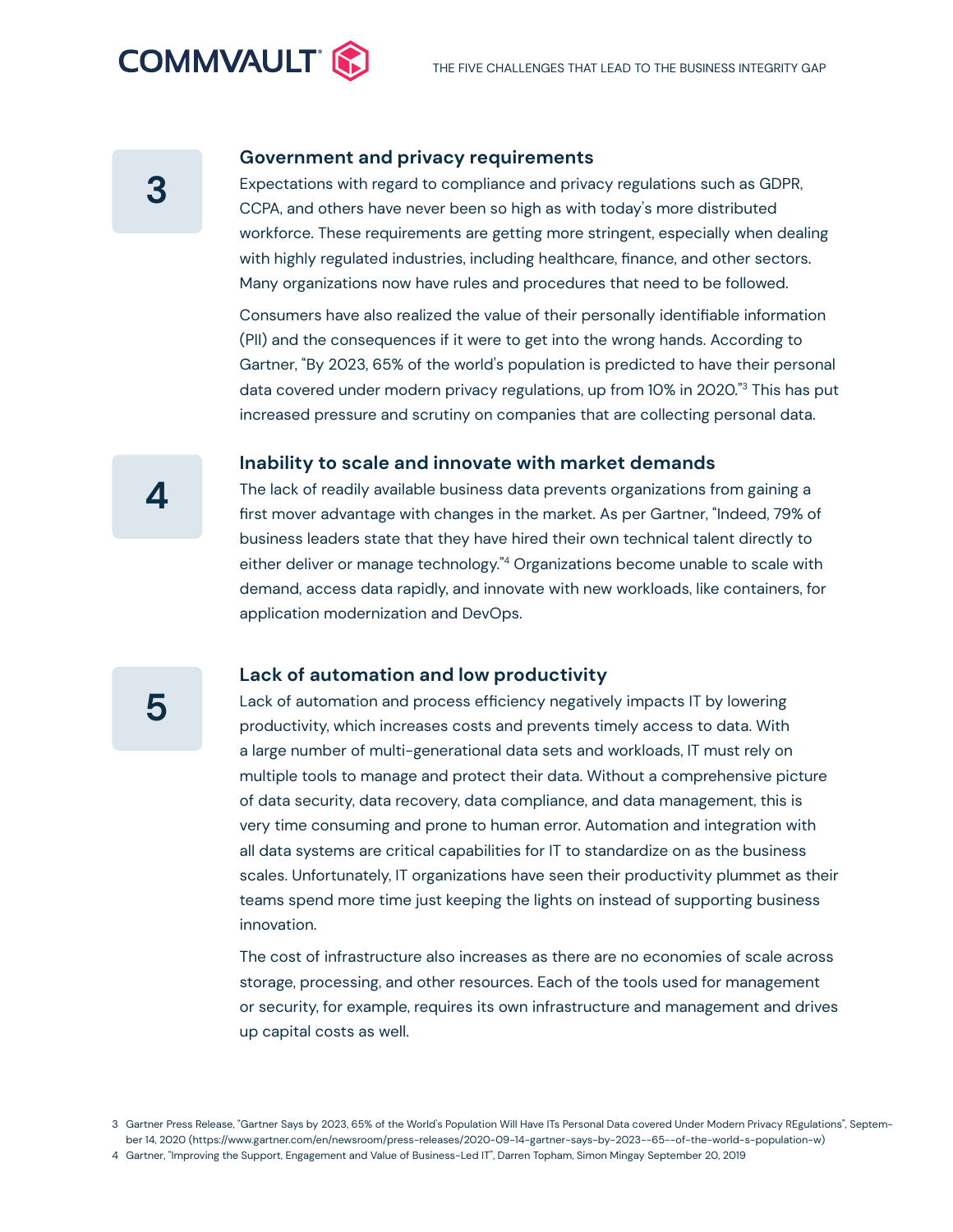

# **Intelligent Data Services close the Business Integrity Gap**



Intelligent Data Services delivered by Commvault present real solutions to overcome these five existential threats, close the Business Integrity Gap, and thrive. With 25 years of experience and more than 100,000 organizations relying on Commvault technology, our customers have undergone significant transformations – from the early client-server days, to server virtualization, to cloud and SaaS - and Commvault has been there every step of the way, supporting the latest cutting-edge technologies.

As a result, our Intelligent Data Services Platform is future proof. It has and will adapt to your data management needs so that no matter what technology you are going to use next, you can effectively and consistently manage that technology and its associated data. All data management, data security, data compliance, data transformation, and data insights are handled from a single, simple unified platform across hybrid clouds, multi-clouds, and on-premises environments.



# **A future-proof Intelligent Data Services Platform**



**"With Commvault, we are ready for whatever the future brings. It delivers efficiency, reliability, and scalability."**

Tim Carben Principal Information Systems Engineer | Mitchell International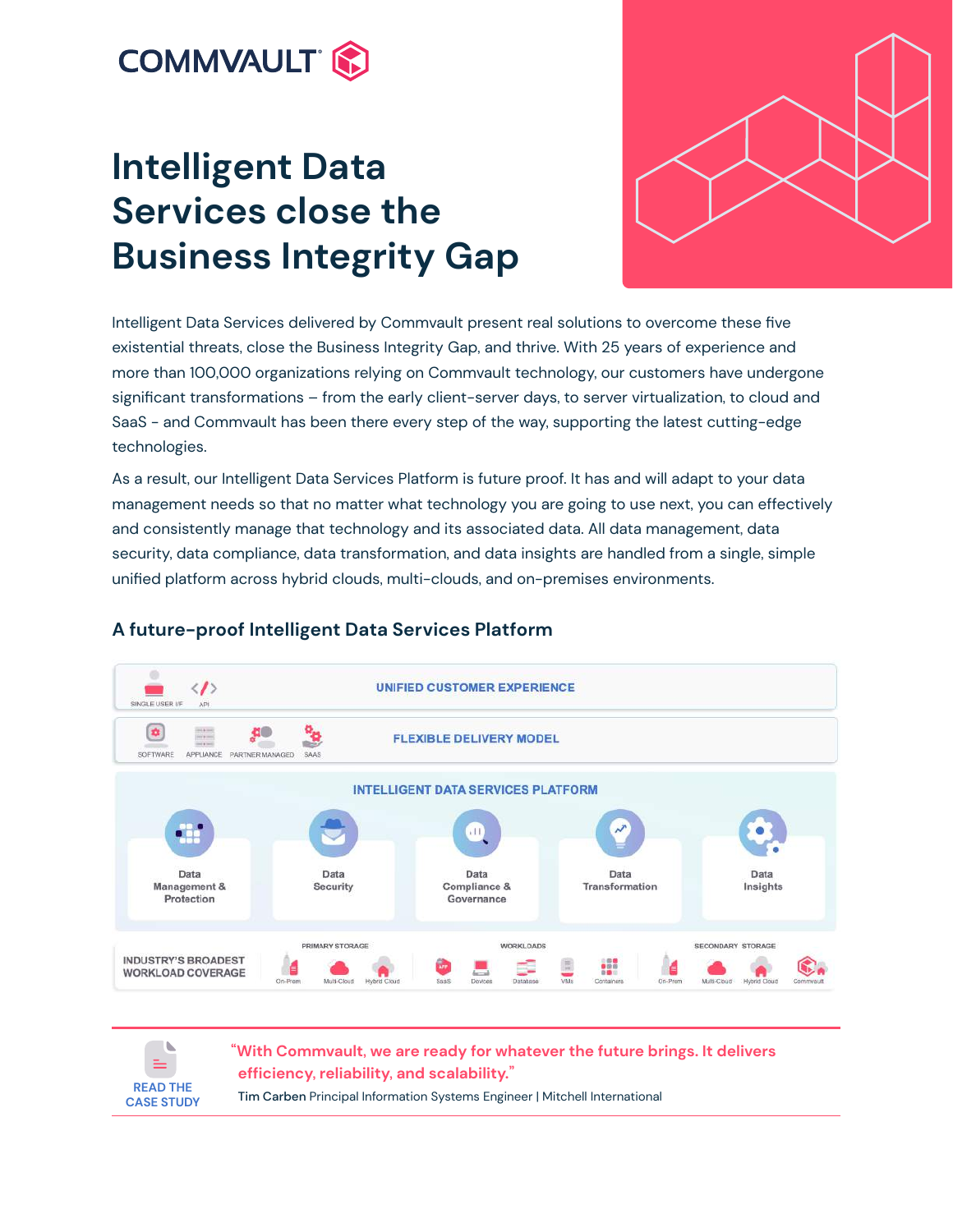# **Our Intelligent Data Services Platform is the only one to offer:**



**COMMVAULT**\*

#### **Unified customer experience**

Commvault provides centralized visibility and management, no matter where the data resides. This view can be customized via APIs to seamlessly reflect your entire environment. Now you can make changes rapidly in a click.



## **Flexible delivery models**

Our Intelligent Data Services can be delivered to you the way you want.

- To retain full control of your environment and leverage your existing hardware, you can opt for our **software subscription**.
- If you don't have time to manage a hardware and software vendor and prefer a turnkey deployment, you can opt for our **integrated appliance**.
- If you prefer to have the partner own or manage your environment for you, we have more than 7,000 **partners ready** to help.
- And finally, if you prefer to not to manage your infrastructure and pay as you grow, you can opt for our **SaaS offering**.



## **Comprehensive end-to-end storage and workload support**

Commvault supports a broad range of workloads including physical servers, virtual machines, containers, databases, and SaaS applications – no matter where they reside, on-premises or in the cloud.



## **Commvault Intelligent Data Services**

An integrated set of data services that tackles the top challenges when it comes to your data including data management and protection, data security, data compliance and governance, data transformation, and data insights.

# **Gartner 2020 Critical Capabilities for Data Center Backup and Recovery Solutions<sup>6</sup>**



Vendor's Product Scores for **Physical** Server Environments



Vendor's Product Scores for **Virtual Environments #1** Scores for Physical **11 Example 1 Cloud** Environments Cloud Environments<br> **Example 20 Cloud Environments** Environments Cloud Environments  $#1$   $\frac{1}{2}$   $\frac{1}{2}$   $\frac{1}{2}$   $\frac{1}{2}$   $\frac{1}{2}$   $\frac{1}{2}$   $\frac{1}{2}$   $\frac{1}{2}$   $\frac{1}{2}$   $\frac{1}{2}$   $\frac{1}{2}$   $\frac{1}{2}$   $\frac{1}{2}$   $\frac{1}{2}$   $\frac{1}{2}$   $\frac{1}{2}$   $\frac{1}{2}$   $\frac{1}{2}$   $\frac{1}{2}$   $\frac{1}{2}$   $\frac{1}{2}$   $\frac{1}{$ 



Vendor's Product

6 Gartner, Critical Capabilities for Data Center Backup and Recovery Solutions, Nik Simpson, Santhosh Rao, Jerry Rozeman, Michael Hoeck, July 20, 2020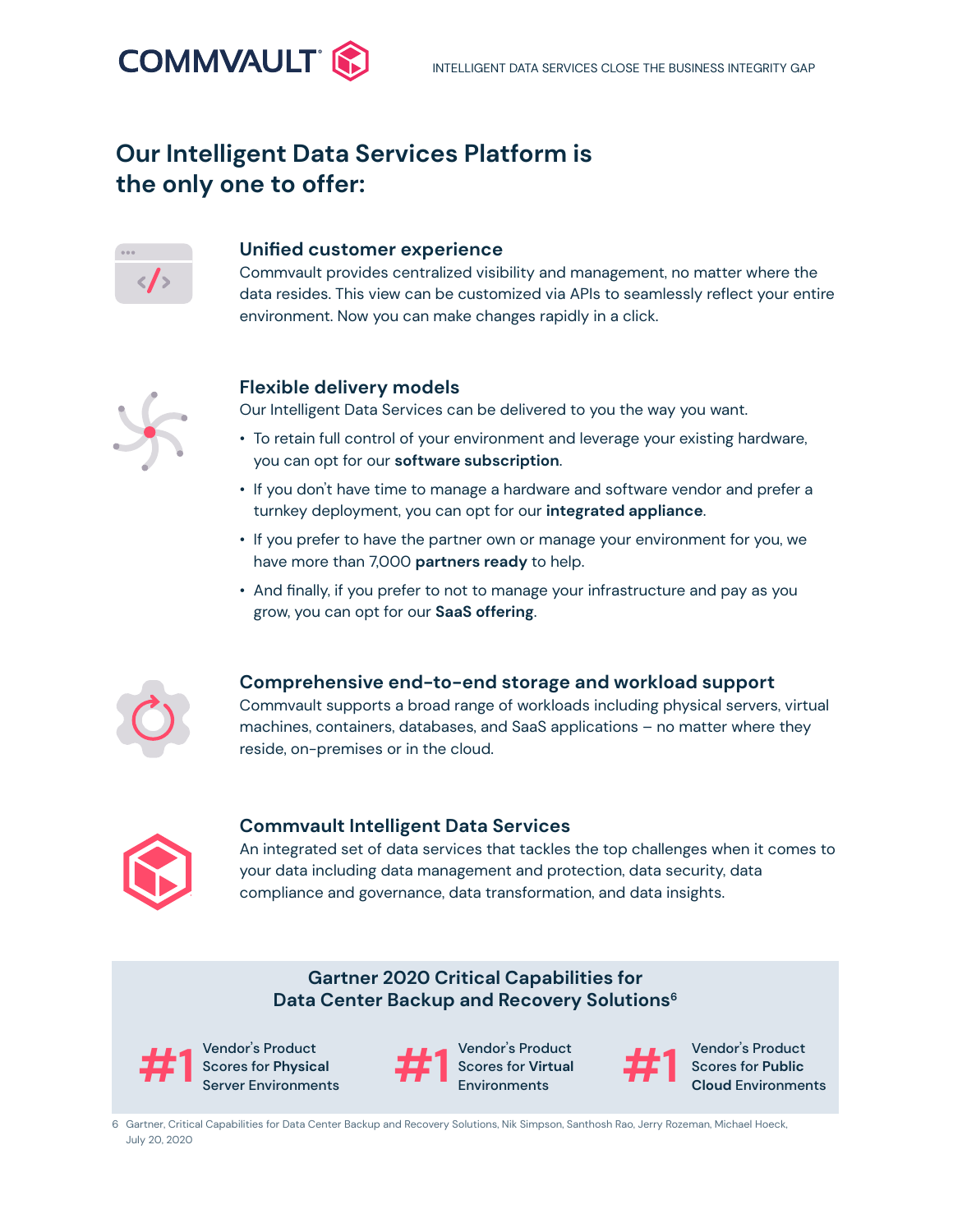



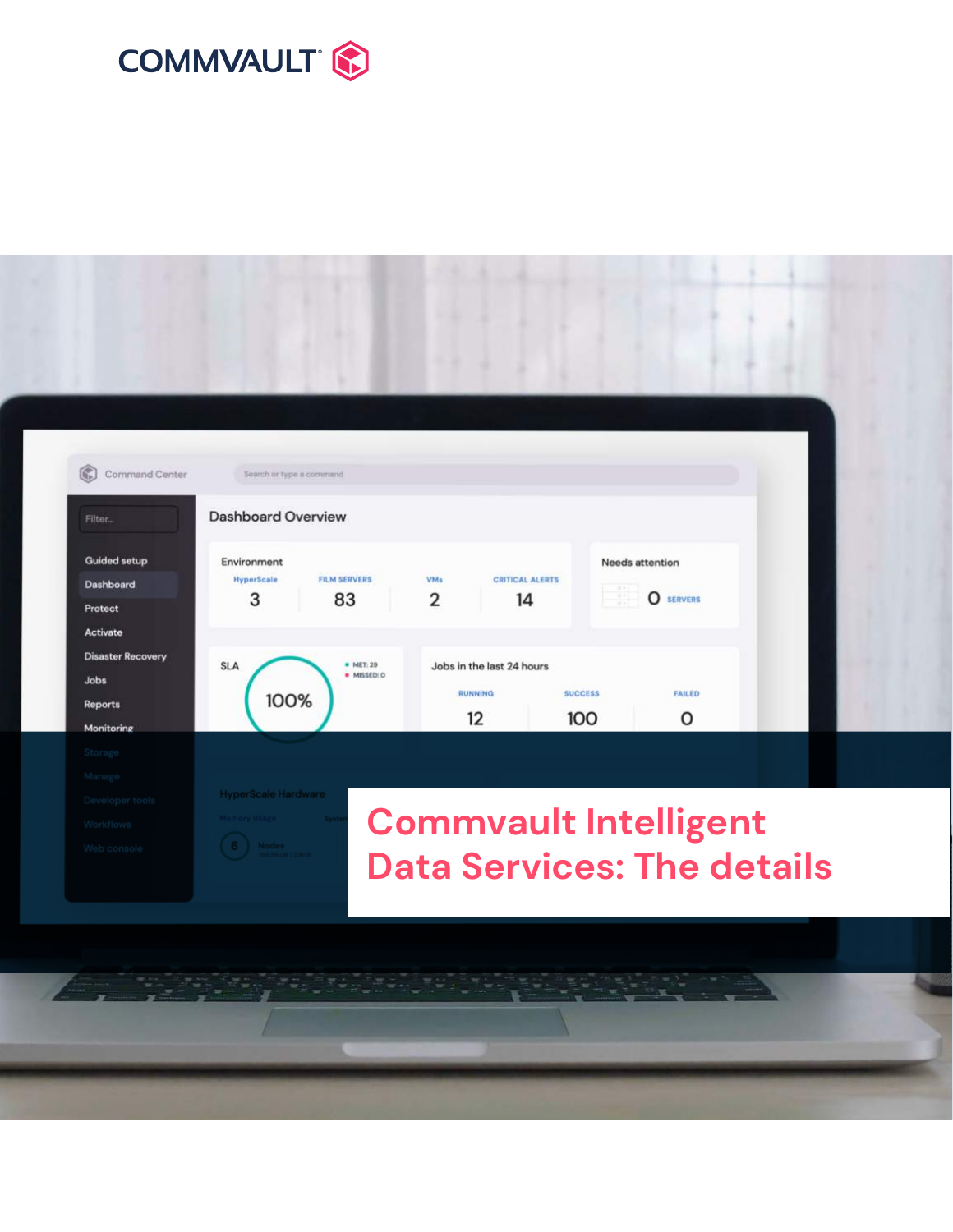

#### **Data management and protection**

Data management and protection enables your organization to unify protection and management of data, for all workloads across on-prem and hybrid / multi-cloud environments. This includes management and protection of data and workloads from prior generations, including physical and virtual servers, as well as current and next-generation workloads like containers and SaaS. Unifying multiple generations of data helps mitigate the impact of data sprawl, and also enables you to rapidly recover your data cost-effectively and at scale, helping ensure business continuity and data availability.



**"Data is our most valuable asset. We're confident that it's backed up, protected from threats, and ultimately recoverable, and that Commvault has the flexibility and scalability to meet future requirements across our evolving environment."** Loren Leveque Sr. Manager IT and System Networking | Woodward Inc.

### **Data security**

Data Security helps organizations protect and recover from security threats including data breaches and ransomware, while controlling access to key data. Included in this service are Commvault's advanced threat and anomaly detection part of a multi-layered protection capability that helps mitigate the impact of threats to your data. Ransomware attacks are in the headlines, and with Commvault you can mitigate the risk of ransomware occurrences, or help accelerate your recovery efforts, in the event a ransomware attack does get through.

**"We thought we had data loss… Commvault support helped us [identify the problem, and we didn't](https://www.commvault.com/resources/commvault-customer-champions-delaware-department-of-correction)  lose any data." [WATCH THE VIDEO >](https://www.commvault.com/resources/commvault-customer-champions-delaware-department-of-correction)**

Phil Winder Chief of Information Technology | Delaware Dept of Corrections

#### **Data compliance and governance**

Data compliance and governance helps organizations manage data access to drive regulatory compliance and mitigate data privacy risks – critical components in managing enterprise data and controlling data sprawl. By providing visibility into data access and potential exposure, this data service assists organizations in adhering to data privacy regulations including GDPR and CCPA, and also enables organizations to efficiently and rapidly respond to information-related actions or requests including legal holds and other data demands.



"By migrating backup data to Commvault and leveraging the redundancy capabilities of Amazon S3, we have enhanced data protection compliance, disaster recovery capabilities, and real-time availability, especially for critical applications such as SAP."

Jundong Xia Sr Manager of IT Platform Management | Yantai Shinho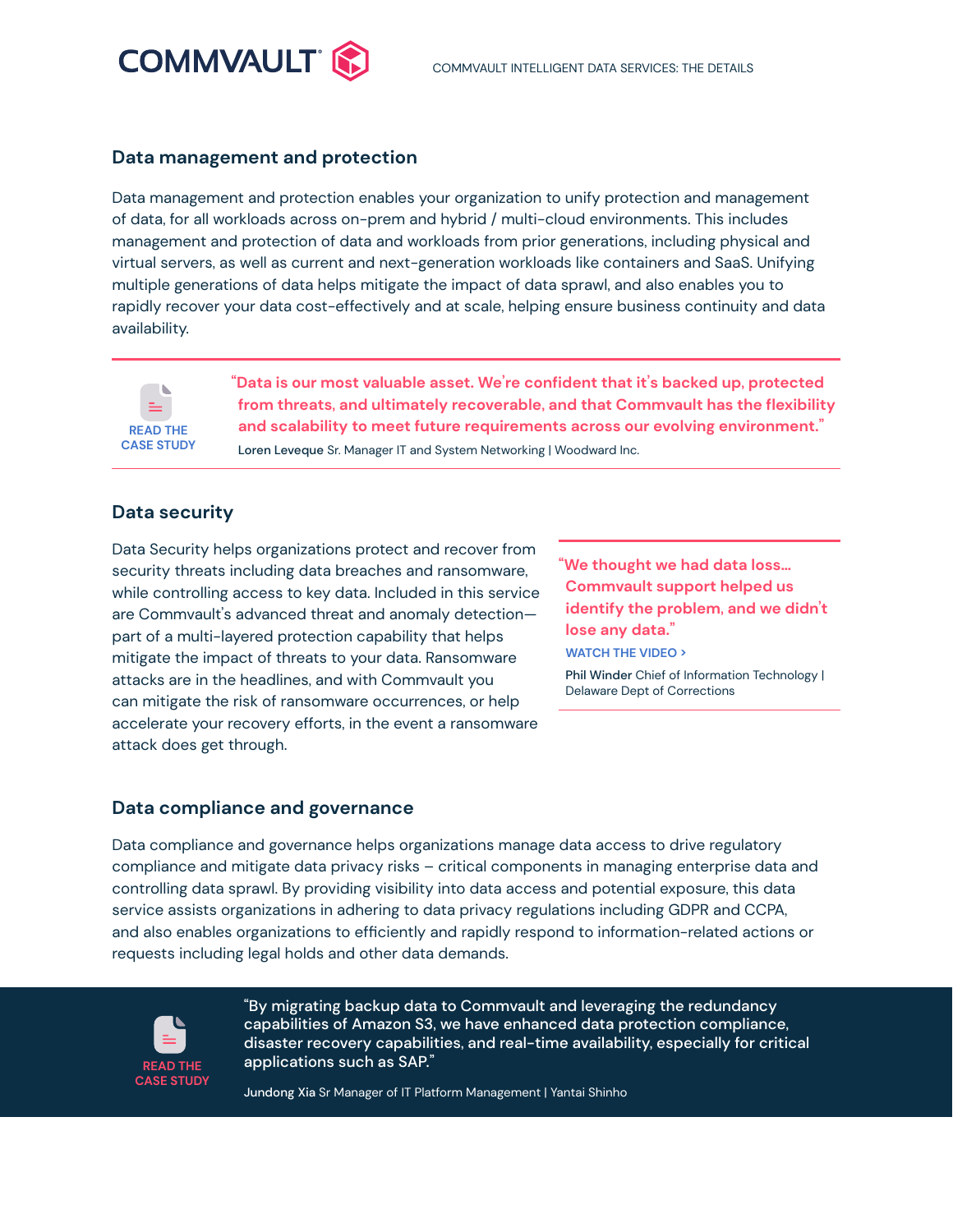

## **Data transformation**

Data transformation allows organizations to seamlessly move data across environments for application modernization and flexible data usage. This includes enabling the shifting of workloads from legacy environments to cloud-native, SaaS, and containerized workloads, as well as repurposing data for different uses, needs, or lines of business, including DevOps/DevTest, marketing, analytics, security testing, and more. All of this helps enable business transformation as enterprises look to expand their ability to leverage their data to rapidly meet new market demands and accelerate growth.

**"With an already-robust Commvault deployment in place, we're now leveraging Commvault's cloud capabilities to shed ownership of our technology infrastructure; We're investing heavily in the cloud to keep our IT operations running. The software solution from Commvault fills gaps in native cloud tools and has cut across every use case McDonald's Cloud Services team requires, providing optimized and effective backups across databases. Commvault's solution tunes performance across AWS and Microsoft Azure cloud servers and drives cost savings through deduplication and compression. McDonald's realizes value from a trusted, innovative team with Commvault." [View case studies](https://www.commvault.com/customers) [>](https://www.commvault.com/customers)** Douglas Leonard Director – Cloud Services | McDonald's Corporation



# **Data insights**

Data insights enables organizations to apply machine learning and artificial intelligence (AI/ML) to drive insights from their data and use that to optimize and automate IT process. There are many examples of how Commvault does this. This includes automating the placement of data into its appropriate storage tier based on SLAs and usage patterns, to right-size cost and performance. It also includes pattern recognition to identify sensitive data such as personally identifiable information (PII) and ensure it is appropriately protected. All of these examples help organizations reduce costs, reduce risk, and facilitate process automation.



**"Data governance is not a nice to have, it's a necessity. Commvault Activate™ enables us to govern customer data universally and reduce risk."**

Chris Kiaie Managing Director | ORIIUM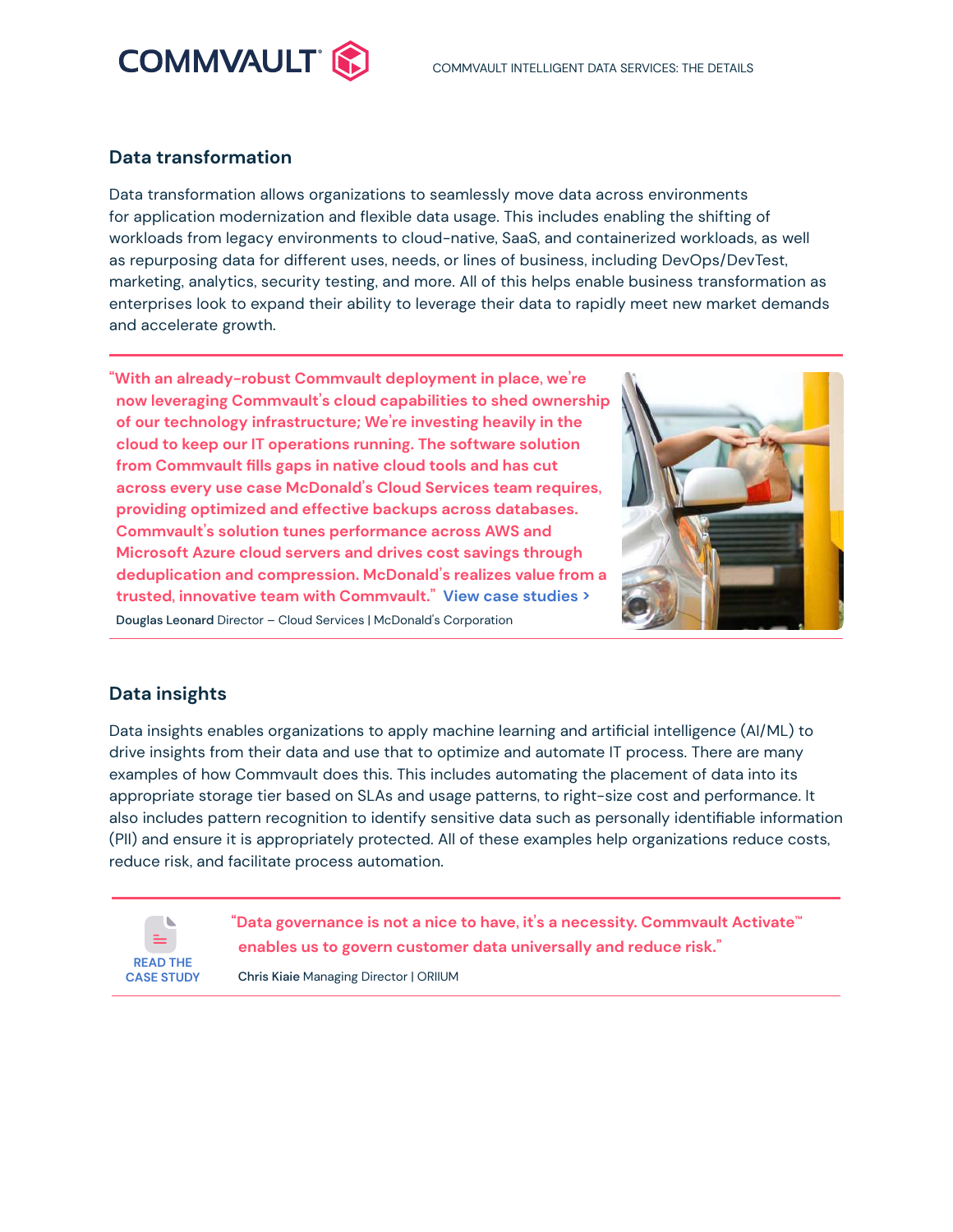

# **Why more than 100,000 organizations rely on Commvault**

More than 100,000 organization rely on Commvault to help them do amazing things with their data. Commvault has been innovating for more than 25 years and with our platform you can manage a vastly diverse mix of data workloads and environments at scale with the simplicity of a unified customer experience. This is what we call our **No-Compromise Architecture**.

- **Niche players** While niche players offer simplicity, it often comes at the cost of supporting a small set of use cases in a limited environment. As soon as you need to evolve, adding SaaS applications or containers, you need to add another point solution increasing the complexity and cost of your data management over time. Leading back, slowly but surely, to the data fragmentation and failure point we discussed earlier. Finally, these niche players, in order to maintain their simplicity, support just one kind of technology, so they are not future-proof and become barriers to innovation.
- **The legacy vendors** Vendors who are more established have built use cases and expanded the environments they support over time. However, unlike Commvault, most of them did not have the right architecture on day one and instead did this through acquisitions. This made their customer experience fragmented and their deployment and management complex and costly. While supporting a broad environment when it comes to storage, legacy vendors fell short on innovation when it comes to workloads and in addition to their complex architecture, their customers are now forced to consider new vendors for SaaS or containers protection.

With Commvault's **No-Compromise Architecture**, customers can have the simplicity and unified customer experience they want for the breadth of environment and workloads they need, deployed in the manner that works for them. The best of both worlds.

# **Simply go from cloud, to the edge, and back again**

The power of Commvault is realized through "The Power of And," or the ability to seamlessly manage across cloud and on-premises environments for optimized delivery of data services in today's hybrid cloud world. Together, Metallic SaaS and Commvault HyperScale**™** X meet customers' needs for scale, security and performance, at any phase of the digital transformation journey.

For companies who prefer to manage their own infrastructure, operating on premises, HyperScale X delivers data services with full control of the environment. As those companies extend to cloud, adopting SaaS applications or bringing on secondary cloud storage for airgapped ransomware protection, Metallic**™** provides opportunities to seamlessly extend to cloud-delivered services, while managing everything through a single user experience, with the Commvault Command Center**™**.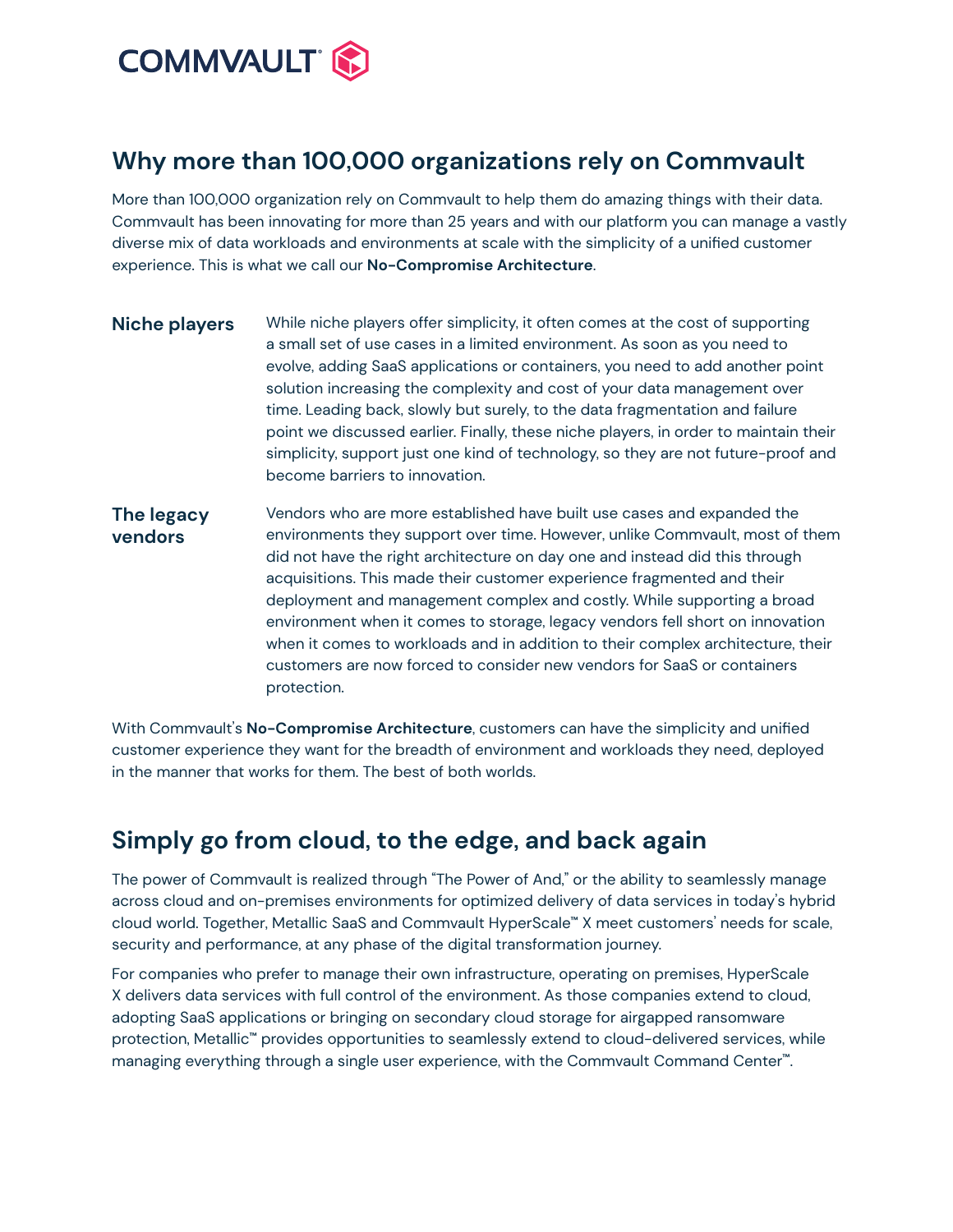

On the other hand, customers with cloud-first strategies can adopt Metallic – not only for management of SaaS applications and endpoints – but also for a broad variety of hybrid cloud workloads. Inevitably, companies will have data sets on premises while they transform to cloud, and by pairing HyperScale X as an on-premises extension of Metallic, they can manage and restore onpremises data without impact to performance. Rather than waiting up to 10 days to restore data, they can seamless manage at the edge, while still realizing all the benefits of a SaaS-delivered solution

The typical customer journey is anything but typical. By enabling organizations to quickly and seamlessly migrate data, applications, and services to the cloud, on-prem, or to the edge, the power of AND delivers an unmatched competitive advantage, enabling IT to respond to changing business requirements fast.

# **Commvault portfolio**

Commvault's offerings are available through multiple flexible delivery models, including software, an integrated appliance, and as-a-service via Metallic. All of which are centrally managed through the Commvault Command Center™.



## **Commvault software**

- **Commvault Backup & Recovery** ensures data availability for all workloads across cloud and on-prem environments and delivers reliable, cost-optimized data protection through a single extensible platform.
- **Commvault Disaster Recovery** ensures business continuity and verifiable recoverability across cloud and on-prem environments and delivers replication, disaster recovery, and compliance reporting from a single extensible platform.
- **Commvault Complete Data Protection** is a bundle that combines Commvault Backup & Recovery and Commvault Disaster Recovery to deliver a unified backup and disaster recovery solution.
- **Commvault File Storage Optimization** allows organizations to improve storage efficiencies while eliminating redundancy, lowering costs, and reducing data risks through the identification and removal of obsolete, duplicate, or redundant data.
- **Commvault Data Governance** manages data access across the data environment through a streamlined framework for data risk management that helps define, find, manage, secure, and remediate critical or sensitive data.
- **Commvault eDiscovery & Compliance** provides a fast, efficient, scalable data collection solution that enables fast, efficient responses to legal and compliance requests.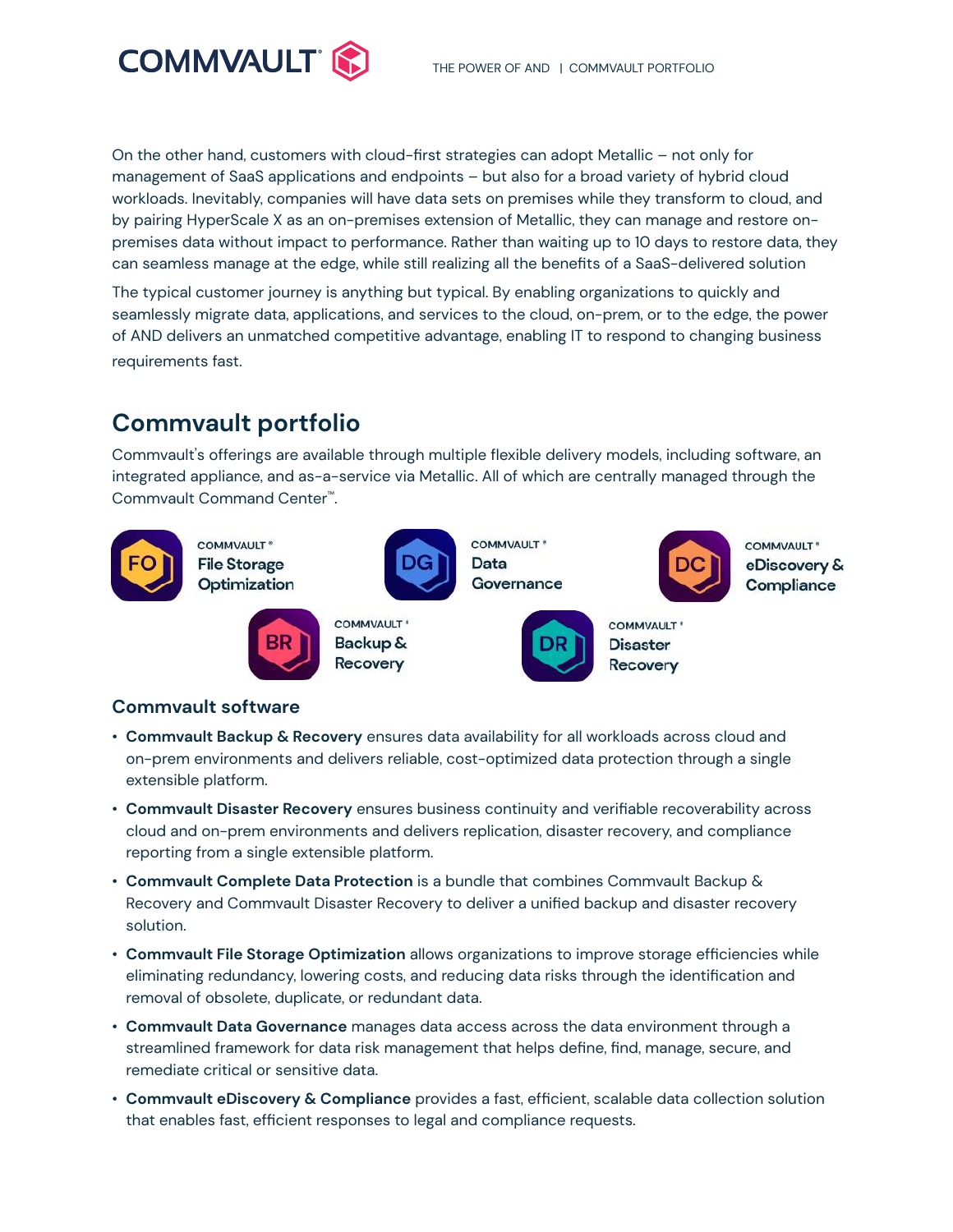



**COMMVAULT HyperScale"X** 







**COMMVAULT**\* **Distributed Storage** 

#### **Commvault storage**

- **Commvault HyperScale<sup>™</sup> X** is the next generation of Commvault s scale-out integrated appliance and reference architecture, accelerating hybrid cloud adoption and delivering comprehensive data management for all workloads from a single, extensible platform.
- **Metallic™ Cloud Storage Service** provides a simple, secure, and air-gapped storage target in the cloud that is fully integrated into our software, SaaS, hybrid cloud, and appliance-based backup offerings, easing the move to cloud-based data protection.
- **Commvault Distributed Storage** provides a single, scalable storage solution for workloads for multi-protocol support across block, file, and object storage with native application, hypervisor, container, and cloud integration to consolidate your storage siloes.



### **Metallic Software-as-a-Service**

- **Metallic™ Backup for Microsoft Dynamics 365** offers comprehensive data protection for CRM applications.
- **Metallic™ Salesforce Backup** for industry-proven SaaS backup of production and sandbox environments.
- **Metallic™ Office 365 Backup** to safeguard your Exchange, OneDrive, SharePoint, and Teams data – with the simplicity of SaaS.
- **Metallic™ Endpoint Backup** for fast and secure laptop and desktop protection for today's remote workforce.
- **Metallic™ VM & Kubernetes Backup** offers backup, recovery, and total protection for all your data, from cloud-native to on prem - Azure VM, Kubernetes, Hyper-V, VMware, and more.
- **Metallic™ File & Object Backup** delivers cost-optimized protection for your unstructured data, including Azure Blob, Azure Files, Windows File Systems, and Linux File Systems.
- **Metallic™ Database Backup** is the essential safeguard for protecting Microsoft SQL, Oracle, SAP HANA, and Active Directory from ransomware and other threats.